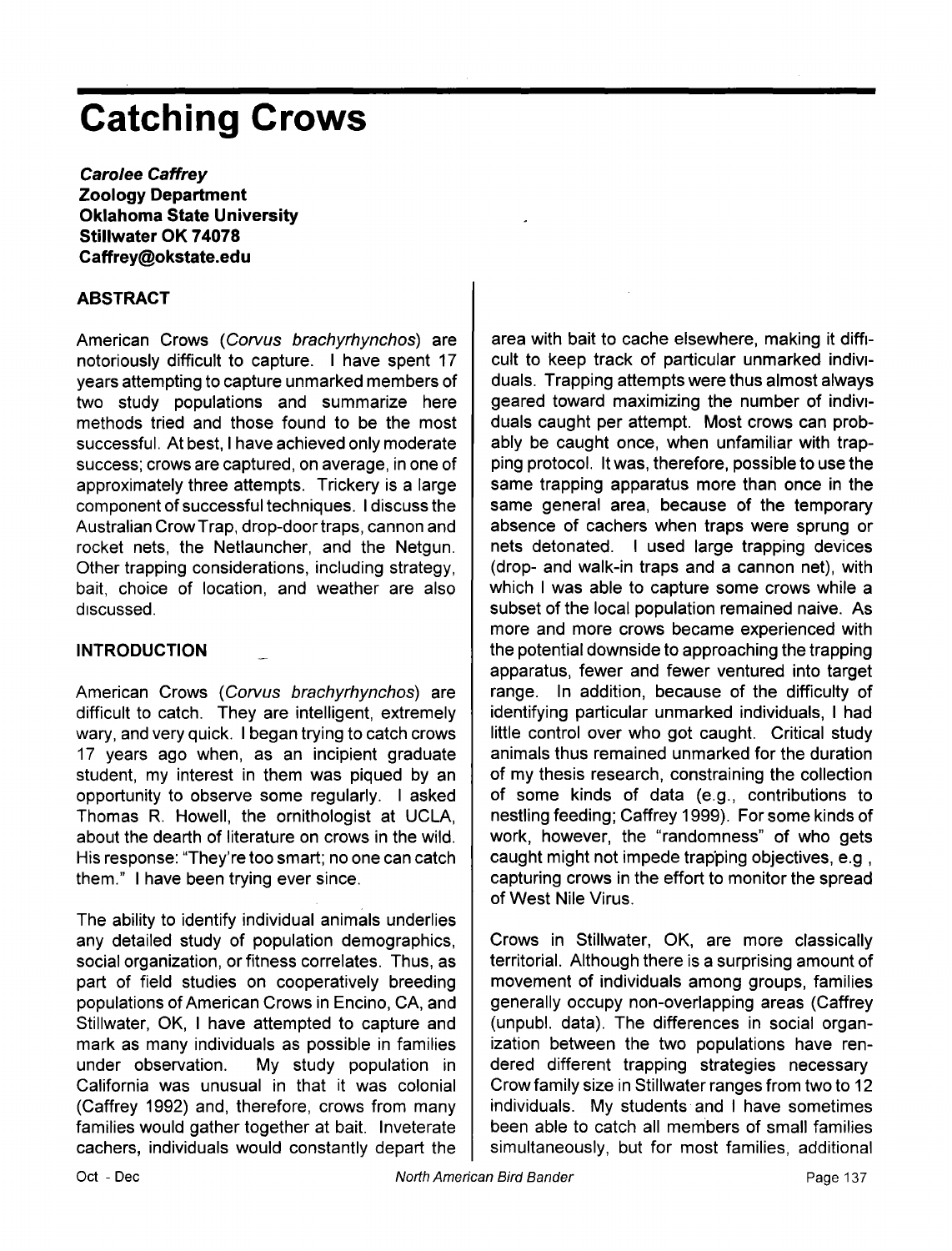**capturing events have been required. We have been able to catch the unmarked members of otherwise marked families only by switching to a**  smaller, more cryptic trapping device, changing the **device's camouflage, changing baits, and waiting for intervals of up to one year before a second or**  third trapping attempt. **readiness of particular unmarked individuals to approach particular combinations of camouflage and bait type by intermittently offering them different set ups. Because first-year crows tend to be less wary than older individuals, we preferentially leave them for subsequent attempts if we are unlikely to get a shot at all of the unmarked members of a family.** 

**I have tried many methods in over 600 capture attempts in California and Oklahoma, resulting in zero to moderate success. The discoveries borne from my ability to identify individual crows have been well worth the immense amount of time and effort put into the capture process. Individual crows modify and use objects to accomplish particular goals (Caffrey 2000a, 2001), and both populations are highly unusual among cooperative breeders (Caffrey 1992, 2000b, unpubl. data). I caught 205 free-flying crows in California over seven years and have caught over 185 in five years in Oklahoma. No crows have ever been injured during the capture process. Here, I summarize some of my trapping experiences and provide details for methods of capture that have been the most successful.** 

## **METHODS, RESULTS AND DISCUSSION**

**In almost all such situations, habituation of crows to the trapping apparatus is necessary; they almost never approach threatening novel situations in such a way as to allow many of them to be caught. An important consideration, too, is that crows present when trap doors drop or nets are launched, whether they are captured or not, will generally not approach a similar situation for many months. Thus, many trapping attempts end unsuccessfully because the "best shot" on a given day is not worth precluding the capturing of other local crows in the near future. Also, crows may avoid trapping locations for weeks to months subsequent to capture events. Trapping locations should there-** fore be chosen so as not to interfere with **observation opportunities or crow nest s•te selection.** 

**Not Worth the Effort - A few methods tried early on did not work at all, including a "noose carpet"**  Crows are very reluctant to walk on unfamiliar **substrate; it took more than a week of baiting to get**  crows to walk onto a 1 m<sup>2</sup> piece of astroturf. I then **anchored several monofilament nooses to it and watched as, within minutes, a squirrel became**  Even if the chance of **capturing a non-target species was zero, I would**  not try this again; catching crows one at a time is **tedious** business. In addition, the "one" to In addition, the "one" to **approach from within a group will be random and catching an already-marked individual would only increase the wariness of unmarked onlookers Similar considerations apply to the use of leg-hold traps; the substrate factor and the randomness of who gets captured undermines their effectiveness (John Marzluff, pers. com.). Glue traps, used for mice and rats, did not work either; crow feet did not stick.** 

**Drop-in and Walk-in Traps - In California, my study population bred colonially on a golf course (Caffrey 1992). I began trying to trap crows with an Australian Crow Trap (Kalmbach and Aldous 1940 [Wildlife Research and Management Leaflet B5-**  27, "A cage trap useful in the control of White**necked Ravens"]; modifications in Rowley 1968) The trap is designed such that crows attracted to the bait inside land on the rungs of the ladder-like structure across the top, then drop in; the spaces between the rungs are too small for crows to fly out At first I tried erecting it on the day I was to attempt trapping, with no prior baiting of the area. Crows were interested in the food inside, and possibly the novelty of the thing, but rarely approached and never landed on it. Following a suggestion, I placed inside the trap a crow undergoing rehabilitation, but the crow was spooked by the situation, behaved erratically, and frightened resident crows away. A stuffed Great Horned Owl (Bubo virginianus) did not attract crows in either** 

**I had made the trap collapsible so that it would be transportable; thus, gradual habituation of crows to the apparatus was possible. Getting crows to feed near and in the trap in preparation for trapping**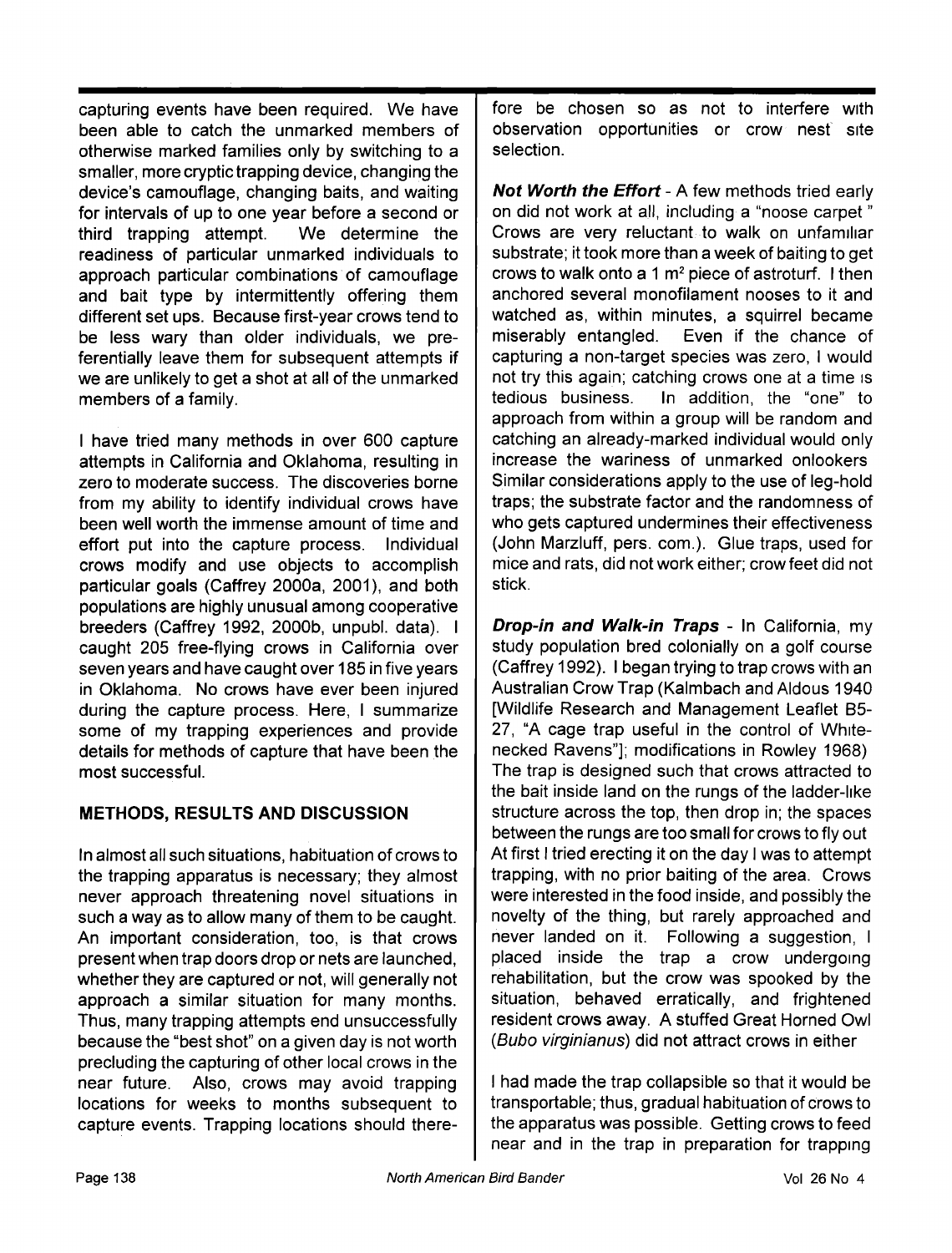**required baiting, starting 4 - 5 m away from the apparatus and gradually moving closer, over 4 - 7 weeks. With the netting on all sides rolled up, crows would eventually step over the wood along the bottom and feed inside. Their wariness was**  never so clear as at this stage - they would **nervously inch toward the wood and then JUMP BACK, over and over, before nervously venturing •n (this pattern of behavior came to be known as "the trap dance"). Once they would enter and feed, I would (under cover of darkness) roll down the netting on one side, and start over. Eventually, when crows would enter with three sides rolled down, I would attempt to trap them.** 

**On trapping days, capture success was too dependent on uncontrollable factors (in this habitat) for this to be a practical means of capturing study animals. Crows needed a long time, once on the rungs, to decide to drop in. I caught a few crows this way (a total of 28 in eight successful attempts; up to eight at a time) but spent many days not catching any, as golfers and grounds crew personnel disturbed contemplating crows, or undetectable phenomena spooked crows from the area. Fox squirrels (Sciurus niger) did not fear the trap and ran all over it, prohibiting crows not only from dropping in, but from landing in the first place. For days prior to crow trapping days I would trap squirrels and release them elsewhere, but I was never 'able to stem the tide enough to reduce their •mpact.** 

**Under appropriate conditions, the Australian Crow Trap can be used very successfully to capture crows. Placed in habitats that crows are frequenting already, with little disturbance from humans and squirrels, and baited with food more enticing than that available in the surrounding area, many crows may enter over periods of hours. At the extreme, S. E. Aldous (of Kalmbach and Aldous 1940), in attempts to reduce local crow populations, captured a total of 177 in three traps in one day. Lisa Reed of Rutgers University, in association with monitoring West Nile Virus seroprevalence in wild crows in East Brunswick, N J, has caught a maximum of 54 in 24 hours in one**  trap (www.rci.rutgers.edu/~lreed/crowtrap.htm and www.rci.rutgers.edu/~lreed/dimensions.htm for trap **details). The trap is located at a large compost pile/ landfill area, heavily foraged by crows and is baited** 

**with dog chow, eggs, bread, peanuts, and corn on the cob. From 100 - 200 crows/week have been caught "when cold"; no crows at all have been caught during summer. Jeff Levengood of the Illinois Natural History Survey, also trapping with regard to monitoring the spread of West Nile Virus, has caught up to 25 crows/day by placing traps baited with bread near harvested crop fields where aggregations of crows were feeding. In both situations, zero crows were caught on many days and captures were biased toward young of the year.** 

**Because crows would enter the Australian Crow Trap and feed inside with three sides rolled down, I modified the trap by changing one end to function as a drop-door trap. The door was held open with a piece of wood (a "2 x 2"), with a long string attached to the bottom. This provided a bit more control over the situation, although crows were afraid of the door and its support, and on two occasions golfers tripped over the string and sprung the trap, wasting weeks of preparation time by alerting nearby crows to the danger of the apparatus. Because the door was heavy and had to be at least 1.8 m off the ground in order for crows to walk underneath, its dropping took long enough for some crows to escape. I caught a total of 18 crows in six successful attempts using this trap, up to eight at a time. I subsequently built a larger yet structurally more simple drop-door trap. It was a rectangular box, 3.05 x 2.44 x 1.83 m (length x width x height), made of 2 x 2s and covered with lightweight netting that could be rolled down a side at a time as the trap dance played out. The door was supported by pins connected to radiocontrolled servo arms. With a remote transmitter, I could pull the pins and drop the door. I caught several crows this way as well (a total of 24 in four successful attempts; up to 13 at a time), yet their reluctance to walk underneath and into an enclosed structure rendered this an inefficient crow-trapping method.** 

**Bernd Heinrich of the University of Vermont has used a large drop-door trap (approximately 2.1 x 3.1 x 4.6 m) to capture successfully Common**  Built into the surrounding **woods and camouflaged with branches, ravens finally entered in numbers of up to 43 at a time after two months of baiting.**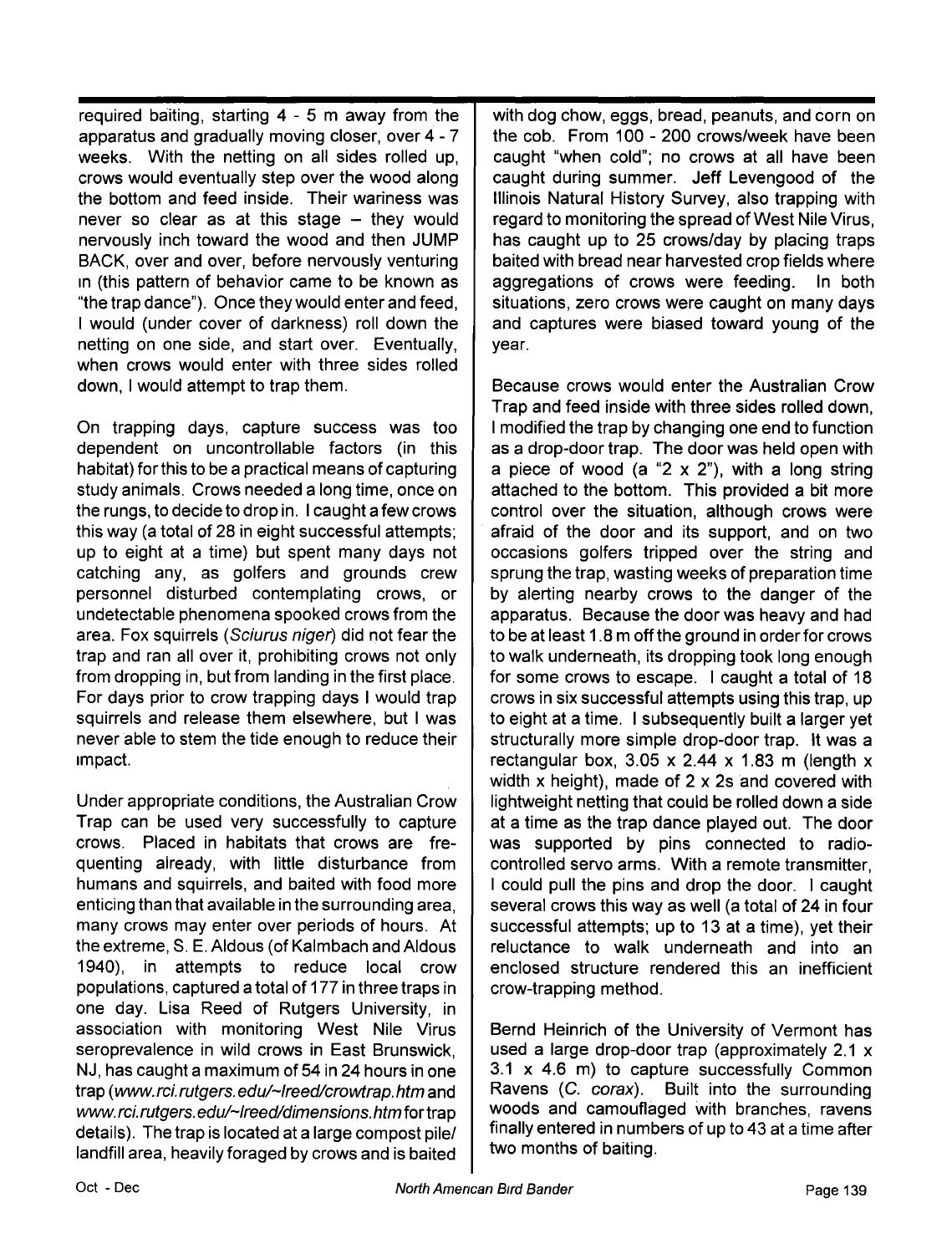**Cannon and Rocket Nets - To get crows comfortable enough to approach and feed in front of the cannon net I used in California, I had to lay out the net and eventually also the wire and cannon apparatus each day for 3 - 5 weeks. I did not try to disguise it. Again, I placed the bait some distance away and gradually moved it closer over those 3 - 5 weeks. The golf course management allowed me to leave everything in place for the day preceding a trapping day. On trapping day I arrived, armed the cannons, and laid out the wire (to a 12 volt battery 30 - 60 m away) right in front of waiting crows (foolish, in retrospect). In spite of this, and the fact that a person had to stand at the battery to detonate, I managed to catch quite a few crows, at first, using this approach (a total of 135; up to nine at a time). However, as my trapping attempts continued, crows became more and more wary, especially on trapping days, and would not land. Having the person at the battery pretend to be golfing enabled me to catch a few more crows in a few more attempts, but their wariness became more and more difficult to overcome.** 

**I thus tried to eliminate cues to which crows were likely responding on trapping days. I bought a mannequin and sat it in my passenger seat to compensate for the fact that on trapping days I often had someone in the car with me as I baited and prepared the apparatus for crow capture. I rented golf carts in which to hide the battery and the person prepared to detonate. Tricks such as these worked to some extent, but the wire remained an obvious sign. I therefore modified the remote apparatus (from the drop-door trap) so that the servo arms could complete the electrical connection between the 12V battery and the wire (now shortened to the length of the net) coming out of the back of the three cannons. I packaged the receiver/servo device into a handmade lucite box and placed both it and the battery into a plastic box. Placed alongside the net with antenna exposed, it enabled remote detonation of the cannons. This significantly improved trapping success; yet, I was still only catching crows, on average, one out of every 3 - 4 tries.** 

**I had been relatively successful using a rocket net in Stillwater, Oklahoma, where crows occur in family groups of 2 - 12 and occupy somewhat exclusive territories. Cannon and rocket nets both** 

**function via projectiles connected to the leading edge of a folded up net (17.4 x 13.1 m) carrying it out and over the area in front of the apparatus. The ammunition is packed into the back of the projectiles-the rockets-of a rocket net; the projectiles of a cannon net are propelled from the**  ammunition/cannon apparatus, which is bulkier **than the projectile support structures (angle irons) of a rocket net. The rockets are thus easier to disguise than would be the cannon apparatus, and the rocket net ammunition is easier to procure (Winn-Star, Inc., Marion, IL; cannon net ammunition appears to be no longer commercially available in the United States). But the rockets leak sparks, which has started several fires; these were frighteningly dangerous in that crows were trapped under the net, and I was 60 - 90 m away. Under dry environmental conditions, wetting down the net and the area in front of the apparatus ahead of time should prevent fires from starting.** 

The enhanced success achieved at first in Oklahoma was due, in large part, to a change in **approach. For 1 - 14 days prior to a trapping attempt, my students and I gradually built up a row of leaves that came to mimic the appearance of the rockets and folded net hidden under leaves. The leaves had to mimic the appearance of the whole set up, including where the camouflaged wire would be. We baited the area every night so that the food was there first thing in the morning. When all the leaves were in place and the bait was being taken, and a morning-before watch confirmed that the crows in which we were interested were coming to the setup, we arrived after sunset to set up the net and the angle irons for the rockets. We used a Waterfowl-Pigeon-Dove Net, and Weight-forward Recoilless Net-trap Rockets, both from Wildhfe Materials, Inc (Carbondale, IL). We positioned the center rocket so that it would rise to approximately 1.8 m at its peak by adjusting the trajectory path of the supporting angle iron. We used angle irons that were 3 x 3 x 44 cm, and drove them approximately 18 - 20 cm into the ground with a rubber mallet. The end rockets should angle slightly out to the sides of the forward path of the net (at an angle of**  approximately 10°) and rise to no more than 0.5 m **at their peak to reduce the chance that crows wdl escape out the sides of the unfolding net. On trapping morning, in the dark, we put in place and**  wired the rockets, and covered everything with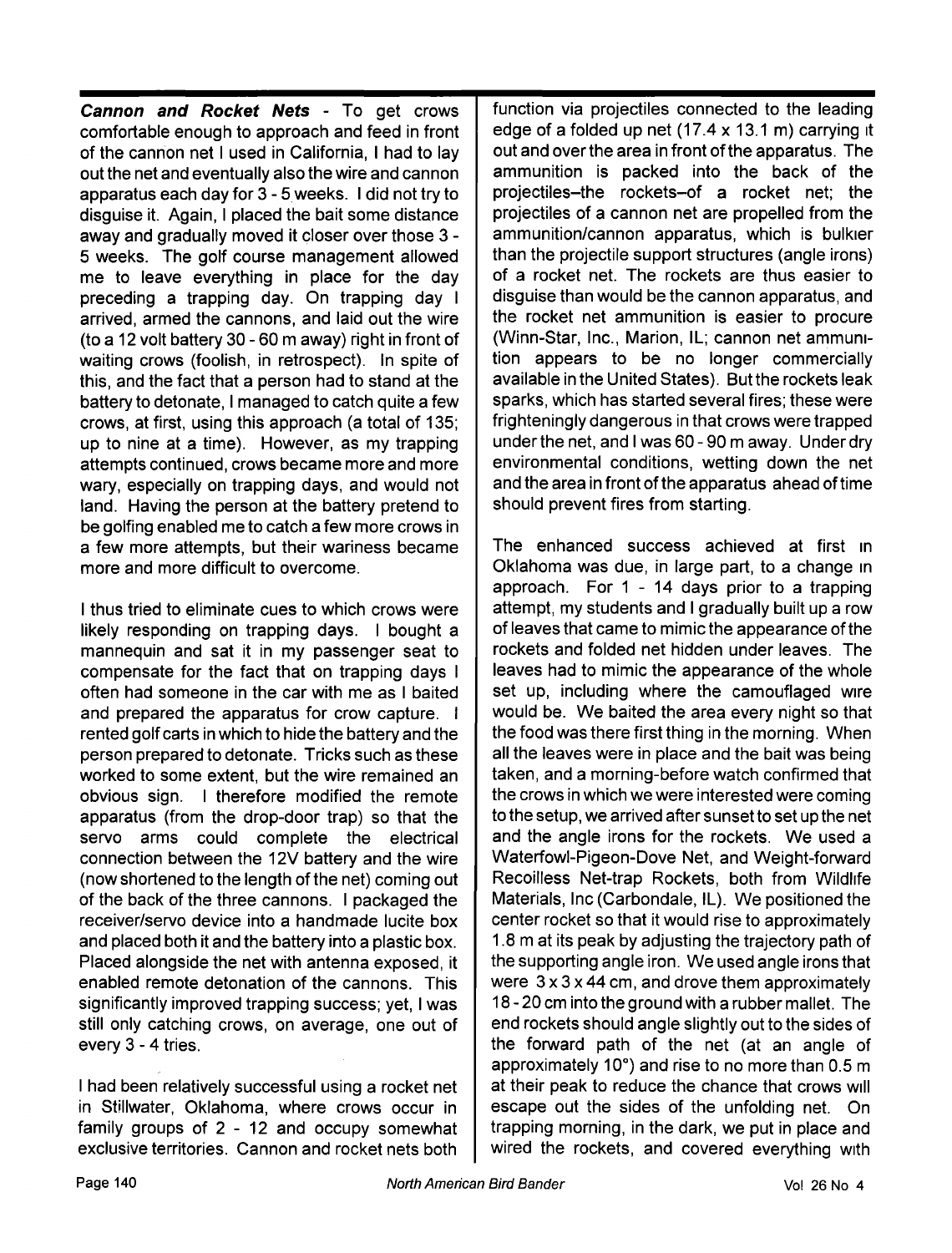**everything with leaves. We spread the bait 1 - 2 m from the net, approximately 1.5 m away from the path of the center rocket on both sides, and at least 3 m in from the side edges of the net. Then we would wait, detonator at hand, in a car or blind.** 

**To catch crows with either cannon or rocket nets, the birds must be within approximately 2.5 m of the folded net and 3 m inside of the sides as it unfolds. They must also be relaxed; preferably eating. We caught members of some families on our first tries, but other families took two to several attempts before they would approach a readied net in numbers that made it worthwhile. On average, for families not "on to us" yet, we were successful one out of approximately three attempts.** 

**Attempts can be unsuccessful because crows do not land at all, or because the way in which they feed makes the shot not worth it, e.g., only one or two of a family of six come in at a time. Again, once even only a couple of members of a family have been caught, they and most others will not approach food near a row of leaves for many months, if ever. Yet, because what crows do on one day is often not the same as what they do on another, unsuccessful trapping days have often been followed by a day with a better shot. We left the net in place if we were coming back the next day. For families that come to the bait early in the morning, it is often the first group of them to approach that will end up having been the best shot. Once everyone begins eating, caching, foraging elsewhere, and returning on their own schedules, the simultaneous arrival of a group becomes less likely, although it can happen. We never detonated, even with an otherwise desirable shot, if a crow was standing on the net or in the path of one of the rockets.** 

**Crows quickly picked up on the setup and then avoided anything that looked similarly threatening. We were sometimes able to trick them into taking different bait (see below), but as soon as the leaves went down, wary crows would not land. Other types of vegetative camouflage might fool them, but anything that can get caught up in the net upon**  launching cannot be used. **sometimes worked as an alternative, but the 17.4 m row is tough to blend into the surrounding habitat. Because crows generally prefer to forage**  **in open habitats (pers. observ.), "hiding" the leaves/grass and net amidst thick brush often does not work well. With their guard already up, most crows do not feed comfortably in such a situation I eventually modified the rocket net electronics so that J could detonate remotely, thus obviating the wire, but the wariness of individuals familiar with the setup could not be overcome.** 

**Also in the effort to monitor the spread of West Nile Virus, Kevin J. McGowan of the Cornell Laboratory of Ornithology caught approximately 80 crows in eight successful attempts over one month with a cannon net at a large compost area outside of town. Crows required several days of habituation before they would approach the mock setup and left its area at the slightest disturbance. Yet with a huge population of visiting crows, up to 15 were caught at a time. Most of the crows caught were young of the year, and zero crows were caught on several days.** 

**Netlauncher- We are currently using a Coda Enterprises Inc. (Mesa, AZ) Netlauncher (Fig. 1). It uses a smaller (7.6 x 7.6 m), lighter net; as such, •t launches quickly, but the target range is small Both manual (via a wire) and remote detonation options are available. The net is pulled up and out of the pan by four"bullets" connected to the leading edge and shot out of the barrels upon detonation We attached camouflage material to a piece of chicken wire to cover the back end of the Netlauncher, leaving the tips of the barrels and the net pan exposed (these cannot be covered with anything that can possibly hang up the net). We drape 4 - 8 cm-wide camouflage strips from the chicken-wire cover to the grou'nd to cover the front end of the apparatus. We then put a light layer of leaves over everything. We habituate crows to the presence of a pile of leaves near the bait for several days prior to a trapping attempt.** 

**When used as directed, the net is launched some distance away from the apparatus; the trajectory can be altered by changing the position of the barrels. We tried actually launching the net at crows, but even with all four barrels in their lowest possible positions, the net went too high and was subject to wind effects; most crows escaped out from underneath. Sitting the back end of the Netlauncher on a 2 x 4 brought the sides of the**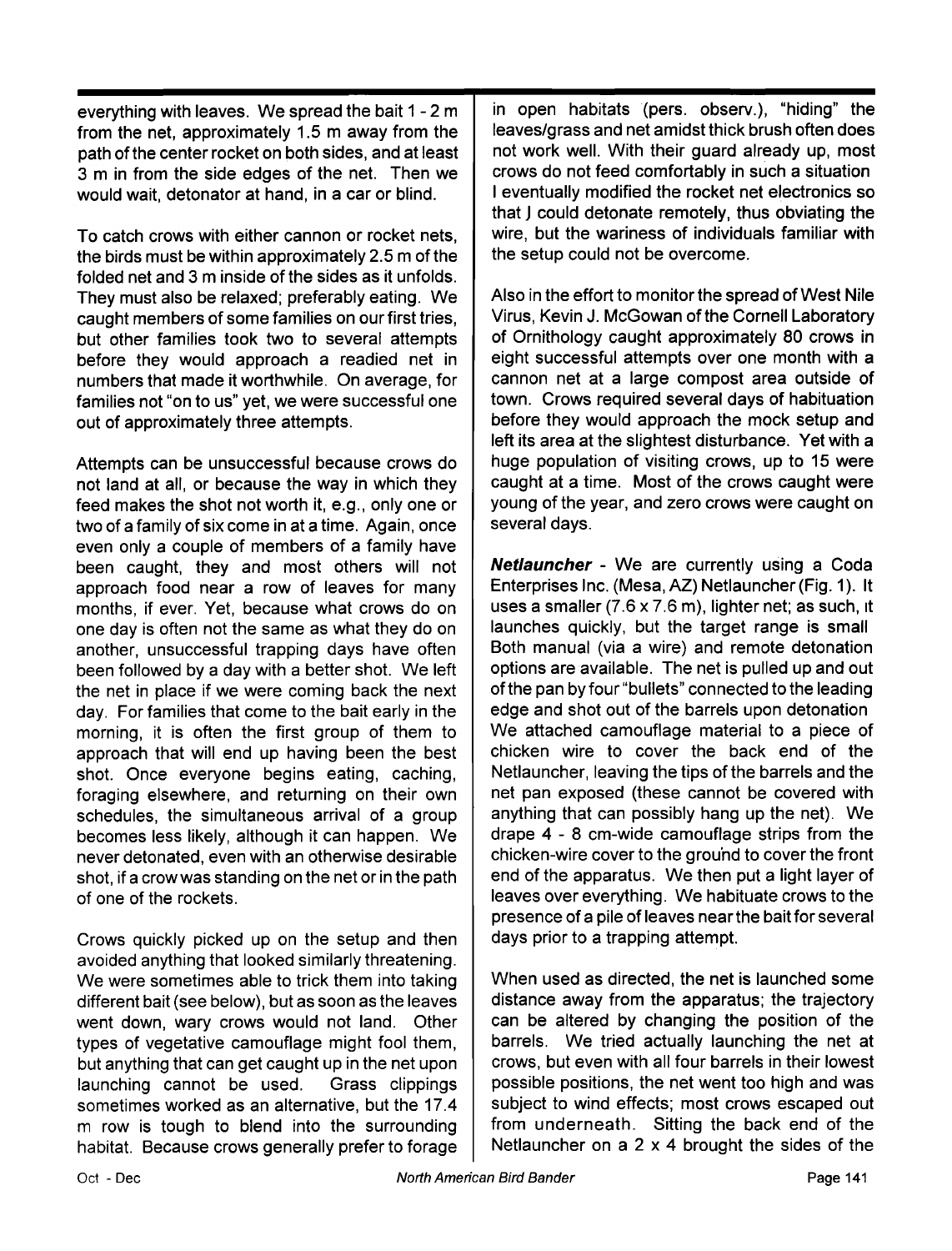**launched net down to only approximately 60 - 70 cm off the ground, which was still too high to keep crows from getting out. We just barely caught all three**  crows standing right at the bait (a tight circle of food **directly in front and 7.6- 8.1 m away from the leading edge of the net pan) in our best shot using this method, but the number of escapees now aware of the setup is daunting. Dampening the net beforehand apparently shortens the distance it is launched, and thus increases control over its trajectory, yet crows still escape (John Marzluff, pers. comm.).** 



**Fig. 1 Netlauncher** 

**Using the Netlauncher as a miniature cannon net (we stake down the back end of the net) has increased our capture success. On the trailing end of the net, 1 m to each side of the center, we added two ropes of length equal to that of the ropes already connected to the outer corners. Subsequently, we have lengthened all four ropes to 3 m, so that the bait can be further from the apparatus. Getting the back end of the net to open adequately under these conditions requires having the peripheral ropes extended out from the pan on both sides. We stake down the ends of the center two ropes at the sides of the pan, and the ends of the**  two outer ones approximately 3 m out. **sacrifices some of the Netlauncher's potential crypticity; we have to disguise it sitting in the center of a (thin) 6 m row of leaves/debris.** 

**Once crows are taking bait in a particular area,**  build up to the final facade takes only a couple of days. Thus, preparation time for naïve groups is **short. In addition, groups that were rocket-net wary were apparently cuing in on the length of baiting** 

**time and the size of the leaf row; members of many groups behaved as if they thought they were safe for the first few days. That the launcher setup looked like an incipient rocket net event no doubt contributed to some wary crows taking greater risks "early" in the baiting process.** 

**If possible, we place the Netlauncher near some type of vegetation (to help disguise the setup) in an otherwise open area. We have the back end taped to two 2 x 4s so as to lower the net trajectory.**  Directly behind the back end, we drive two 3 x 3 x **44 cm angle irons halfway down into the ground to eliminate any chance that recoil of the device will alter the trajectory of the net. We secure the top two barrels (carrying the center two "bullets") in their lowest positions (aiming ap- proximately 1.5 m high, at peak). The bottom two barrels (housing the outer two "bullets") should be just high enough to permit loading (just above the lip of the pan). It appears as if the bullets will strike the ground in this position, but they are dragged aloft by the center bullets. We put the bait 4 - 4.5 m from the leading edge of the launcher pan. I advise experimenting with all these variables before employing the Netlauncher in the field. We have missed shots at important birds because of not paying close enough attention initially to the path of the net. One particularly attractive characteristic of the Netlauncher is the ease with which it sets up and breaks down (15 - 20 min.); a bonus on an unsuccessful morning.** 

**It took only one experience with the firing of the net for individual crows to begin avoiding bait near a pile of leaves. Our last resort, for the remaining unmarked individuals in otherwise marked families, is to hide the apparatus under a tipped-over plastic outdoor garbage can (an idea I must enviably attribute to John Marzluff). We cut off one whole side and lay the can over the back end of the launcher. At first we used an outdoor trash bag to cover the ends of the barrels and the net pan, but even a single layer of a flimsy trash bag loosely taped in place got caught up in the leading edge of the net upon detonation on several occasions, interfering with its opening and allowing crows to escape. We now cut trash bags into 20 cm wide**  strips and loosely tape them from the top of the can **to the pan. We place the remote receiving unit in another trash bag and position it next to the**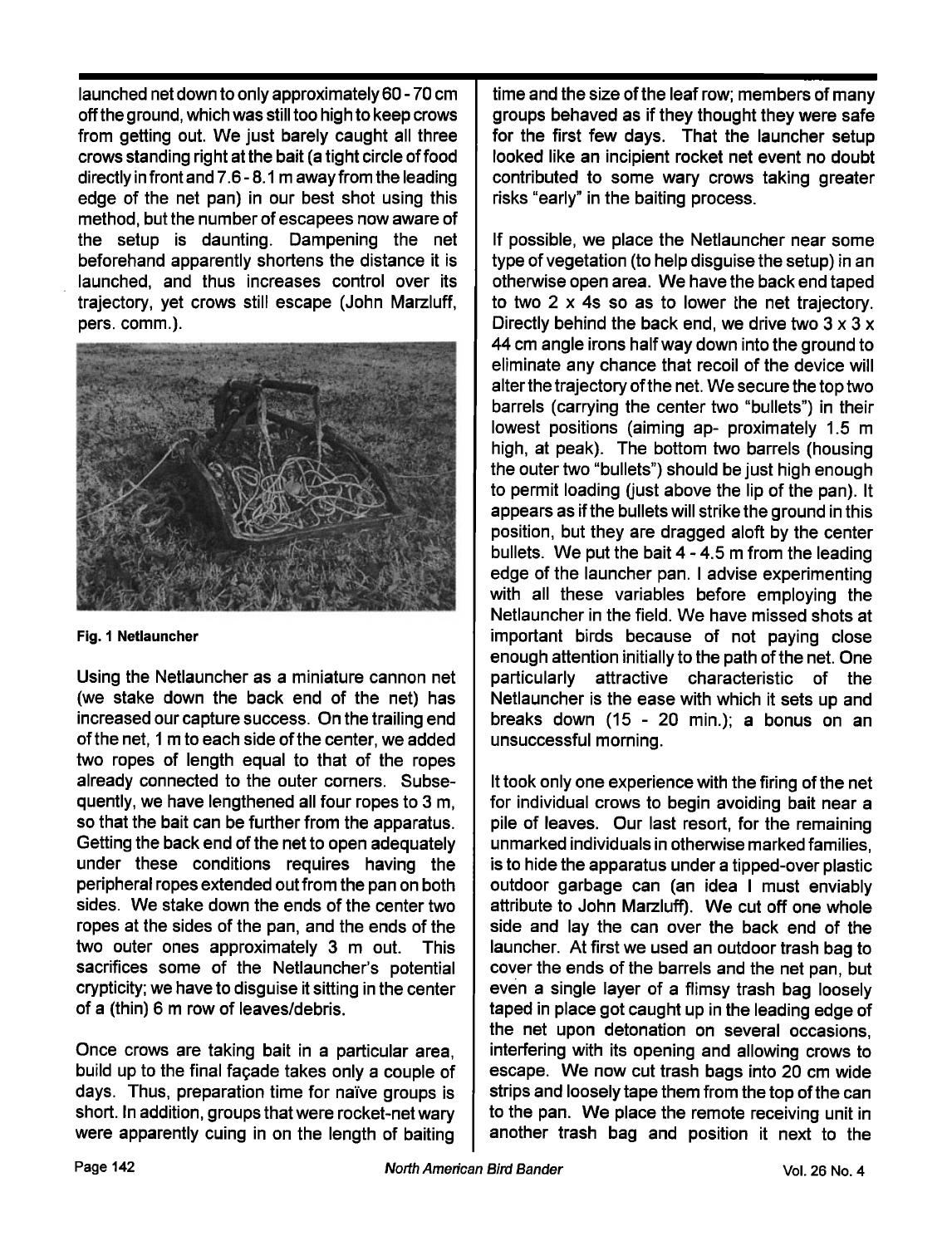**garbage can. Litter and leaves disguise the ropes pulled out of the back of the pan on both sides. Strategic placement of various types of litter enhance the disguise; we place the bait in a circle of approximately 30 cm diameter 4 - 4.5 m away. In my experience, only crows standing within approximately 60 cm of the bait are likely to get caught.** 

**Netgun - The Netgun (Coda Enterprises Inc., Mesa, AZ) looks like a modified rifle with four barrels, which house the "bullets" attached to the four corners of a 3.7 x 3.7 m net. When fired, the net is shot out perpendicular to the ground. We attempted to capture crows with the Netgun but were thwarted in all attempts; crows would not remain on the ground as we drove slowly past baited spots with our gunner in the back of a pickup truck. Our failure to capture crows with the Netgun was likely due, at least in part, to the heightened awareness of previously targeted members of our study population. The Netgun has been used successfully for crows and ravens by wildlife officials in Alaska and New York State (C. Gray, Coda Enterprises Inc., pers. comm.).** 

**Bait- I have tried many different kinds of bait and report here only on what works best under various conditions. When first trying to attract crows to an area, big pieces of bread work well: whole slices, hamburger rolls, etc. We break open rolls and rip •nto whole loaves, or not, so as to maximize the contrast with the substrate. Piles of cracked corn (•n areas without geese) and noticeable aggregations of peanuts, cereal, popcorn, cooked pasta, and puffed cheese snacks also work well. Raw peanuts (in the shell) are one of the staples of our arsenal; not many other animals eat them, and they are also one of the best indicators that crows are taking the bait: crows remove and cache many of them, but, with experience, the opened shells of those eaten on the spot are very distinctive. On trapping days, however, the bait should not include large food items that can be picked up and carried away easily. Crows generally need to be standing in place, picking at food, in order to be caught. Chopped hard-boiled and scrambled eggs work well, as do cooked spaghetti, water-logged bread, dry cat food, and stepped-on puffed cheese snacks. The gradual introduction of trapping-day bait a few days ahead of time reduces the number of things crows detect as different on trapping day.** 

**Once individual crows have been caught, their families begin to avoid our bait. It is thus a good idea to leave some items in reserve, so that changing baits is possible when targeting a group for the second or third time. We have been somewhat successful with fast food offerings, including wrappers and napkins; we soak, or step on and smash, the bread items (which crows**  We have also been **moderately successful with large pizzas in take-out boxes, but surprisingly not so with road-killed squirrels.** 

**Additional Considerations - Trapping locations must be chosen carefully. Except for perhaps the**  first time a particular group is targeted, the **apparatus has to somehow blend into the background. We try to choose places where humans are unlikely to be; people can be frightened badly (all launching devices are LOUD), disturb crows, or inhibit shots. Crows must be able to find and feel comfortable coming to the bait; grass longer than 8 - 10 cm prohibits the former, e.g., and longer than 10- 12 cm the latter. Grass**  longer than approximately 10 cm also makes it **difficult to know where crows are relative to the net or Netlauncher. An unobstructed view is required, preferably facing directly into the oncoming path of the net (so as to be able to gauge the relative position of crows accurately), and away from the rising sun. When using a wire, we have at least 60 m available, and we try hard to disguise it. A snaking, broken-up line of leaves is not disguise enough. Picking a location with the need to hide the wire in mind helps a bit, but the availability of suitable habitat configurations. is not high. The wire is an important variable to eliminate as soon as possible. I have avoided putting the wire across a road, but a few cars and a bicycle have ridden over it with no unfortunate results.** 

**We have used one half of the rocket net successfully when trapping in cramped locations (the other half must launch as well, right next to the "center" rocket). In an effort to increase the number of trapping attempts we could make, we have tried setting up the Netlauncher in the daylight,**  unbeknownst to crows being targeted. They have **either discovered the setup process and left the area, or have arrived even more wary than they are in the morning. We have caught zero crows in at**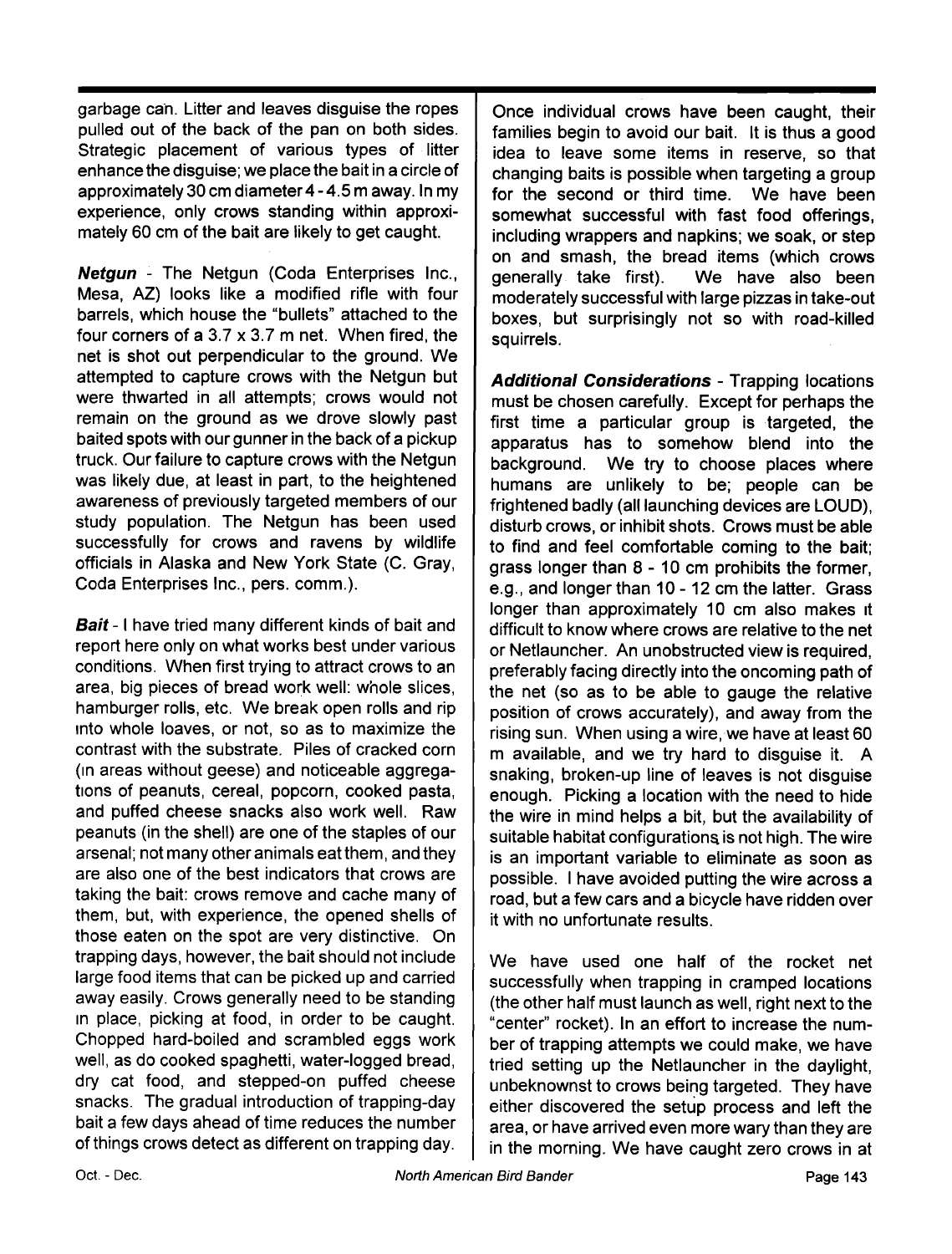**least 15 daytime attempts. We have trapped yearround and noticed no blatant seasonal patterns of wariness, although some breeders are particularly reluctant to take bait during the breeding season. We have set off the rocket net and the Netlauncher relatively close to four nest trees (up to only 50 m away), with stages of the nesting cycle ranging from recent hatchlings to five-week old nestlings. We did so only in cases of injured crows requiring rescue (see following article) and were very careful regarding the timing of detonation relative to the presence of other family members, but we were probably just plain lucky that no abandonments occurred.** 

**Weather needs to be taken into consideration as well. The opening and trajectory of the Netlauncher net is affected by wind, and wind fuels fires started by the falling sparks of rocket net rockets. Wind also makes the pan-covering trash bag strips flap about, which makes crows reluctant to land nearby. Rain water collects in the pan of the Netlauncher; the net will launch properly if damp, but not if soaked. Crows avoid foraging in the rain, if possible, but can sometimes be caught when a lengthy rain finally lets up. Accumulated snow and ice (from the previous night) slow down the rocket net. Sitting in the car for hours on really cold or really hot days is really unpleasant. Earthquakes and tornadic storms are usually bad news.** 

**To the extent possible, we try to reduce the obviousness of our car on trapping days, and we have tried hiding ourselves within the car behind periorated windshield sunshades. I try not to use my car when trapping; crows recognize and respond negatively to vehicles associated with capture. Because they do the same to people associated with capture, I don a disguise once crows are caught and wear it during their processing.** 

**What to Expect- Expect everything that can to go wrong. We have missed intended shots because of pushing the wrong buttons on the detonator, holding the detonator upside down, and leaving the receiver turned off. We have crossed wires, wired in parallel instead of in series, and unknowingly unplugged the wire. We left the safety engaged on the Netlauncher. A friend in California got so involved in practicing his golf swing that he failed to** 

**see me signaling to detonate the cannon net. A hook that had been dropped into the folded up rocket net, failure to screw rocket pieces together tightly enough, and loose angle irons have all caused rockets to go awry, allowing crows to escape.** 

**Cats, dogs, red foxes, geese, starlings, grackles, and blackbirds have all had to be shooed from the bait. Stillwater Parks and Recreation Department**  employees have disturbed crows and run over bait **on trapping days. Oklahoma State University Grounds personnel have mowed over or removed our leaf rows repeatedly, and once even removed a set up rocket net. One of the rocket net fires burned a football-field sized piece of a city park and critically damaged our net.** 

**Crows themselves are the biggest problem. They do not show up, they show up and leave immediately, they show up and hang around but do not land. They land and they forage all around the general area, but will not approach the setup. They appear indifferent toward the bait. When crows do approach, they continually move in and out of range; individuals generally do not spend much time at the bait. Detonation decisions sometimes have to be made in split seconds as crows arrive, wander into but mostly out of the target area, and depart without warning. It can be nerve-wracking We usually have a plan ahead of time with regard to which individuals we are hoping for and which ones we will take if we do not get a better shot. We often end up modifying the latter after waiting 3 - 4 hours.** 

**They seem to know the number of them we are**  after and approach simultaneously only in **numbers of at least one fewer. They inadvertently move bait out of range, thereby providing forage for and prohibiting subsequent arrivers from being caught. Juveniles sometimes play by chasing family members away from the net. Interactions with cats, hawks, owls, kites, geese, turkeys, mockingbirds, and neighboring crow families have thwarted our catching of crows. Yet the sharpness and cunning of crows present the biggest challenge; fooling them is not easy. One two-year old male, upon his family's arrival to the rocket net, flew directly over the path of the "hidden" wire to our car, where he appeared to look right through the**  windshield at us before alarm-calling loudly; his